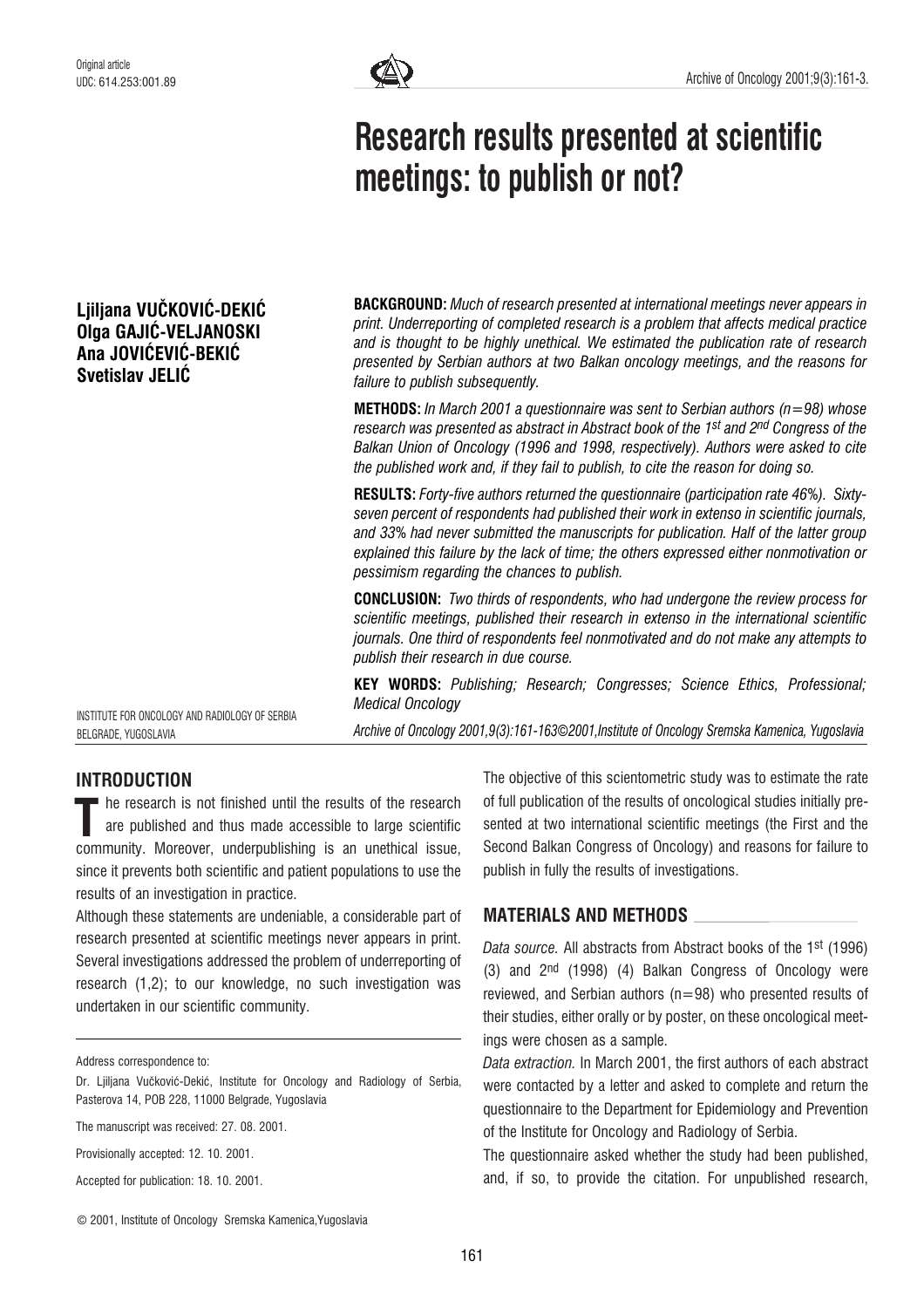#### Vučković-Dekić Li.

authors were asked whether they submitted manuscripts to a journal and, if not, to select a reason why the manuscripts had not been prepared.

The author's reply to the questionnaire was used to calculate response (participation) rate. Research was considered unpublished if the responding author confirmed that the study was not published (publication rate).

Statistical analysis. Statistical analysis of data (odds ratio (OR) and 95% Confident Interval (CI)) was done using Epi Info, Version 6.

## RESULTS

The authors, who presented their investigations in 1996 at the First, and in 1998 at the Second Balkan Congress of Oncology, are affiliated to 11 Serbian institutions. From 98 authors who submitted 100 abstracts at these scientific meetings, 45 authors of 63 abstracts responded to the questionnaire; therefore, overall response rate was 46% (Table 1).

Table 1. Researchers' affiliation and response to scientometric questionnaire

| Institutions                                             | N۰ | Participation Rate (%) |
|----------------------------------------------------------|----|------------------------|
| Institute for Oncology and Radiology of Serbia, Belgrade | 37 | 24 (65%)               |
| Institute for Oncology Sremska Kamenica                  | 18 | 5(28%)                 |
| Clinic of Oncology, Niš                                  | 15 | 4 (27%)                |
| University Clinical Center of Serbia, Belgrade           | 9  | 2(22%)                 |
| Military Medical Academy, Belgrade                       | 6  | 2(33%)                 |
| Institute for Epidemiology, University of Belgrade       |    | 3(75%)                 |
| Medical Center "Bežanijska Kosa", Belgrade               |    | 1(25%)                 |
| Clinical Center, Novi Sad                                |    | 2 (100%)               |
| Clinic of Lung Diseases and Tuberculosis, Niš            |    | 1 (100%)               |
| Clinic of Maxillofacial Surgery, Belgrade                |    | 1 (100%)               |
| Regional Institute of Oncology, Kladovo                  |    | $0(0\%)$               |
| Total                                                    | 98 | 45 (46%)               |

Of the 63 studies presented at these meetings, 42 (67%) were published in extenso subsequently, and 21 (33%) have never been submitted to any scientific journal (Table 2).

Table 2. Publication rate of research presented at meetings

| Type of presentation |    | Published in full<br>$N^{\circ}$ (%) | Never submitted<br>$N^{\circ}$ (%) |
|----------------------|----|--------------------------------------|------------------------------------|
| Oral                 | 23 | 16 (70)                              | 7(30)                              |
| Poster               | 40 | 26 (65)                              | 14 (35)                            |
| Total                | 63 | 42 (67)                              | 21 (33)                            |

Authors who had presented their research orally were slightly more likely to submit full manuscripts to a journal than those whose results had been presented by poster, but this difference was not significant (OR:1.23, 95%CI: 0.36-4.27). All studies were pursued for publishing in following one of four calendar years (1996-2000) after the oncological scientific meetings. Most work was published in extenso in the Journal of BUON (30/42) and a minority (8/42) in national scientific journals - Archive of Oncology and Srpski Arhiv). Full articles of four authors were published in journals that are covered by important indexing periodicals such as Current Contents (Neoplasma, Acta Oncologica, Journal of Experimental and Clinical Cancer Research, Journal of

#### Chemotherapy).

Among researchers who have never submitted a full manuscript to a journal, the most common reason was lack of time (Table 3). Two authors thought that the journals would not accept their manuscript. One stated that he did not submit a manuscript because the statistical analysis was not positive. Six authors selected other reasons for failure to submit a manuscript to a journal: problem in study design, sample size, financial difficulties, etc.

Table 3. Reasons for failure to publish

| Reasons for failure to publish      | Nº choosing responses |
|-------------------------------------|-----------------------|
| Not enough time                     | 10                    |
| Thought journals unlikely to accept |                       |
| Results not important enough        |                       |
| Other papers with similar findings  |                       |
| Too much trouble with co-authors    |                       |
| Other reasons                       | 6                     |
| Total                               | 21                    |

# DISCUSSION

We have chosen to analyze two Balkan congresses because we estimated that these two international scientific meetings were the most acceptable to Serbian researchers in that time. Indeed, a considerable number of the Serbian scientists had attended these meetings, thus giving a remarkable contribution.

Our study population consisted of 98 scientists that had all undergone the review process for these meetings; we were interested in the fate of their research, i.e., whether these authors had published, or made any attempt to publish, the research initially presented in the abstract form.

The participation rate was only a moderate one: less than half of invited authors responded to our questionnaire. The main body of respondents consisted of the scientists affiliated to three institutions -Institute for Oncology and Radiology of Serbia, Institute for Oncology Sremska Kamenica and Clinic of Oncology Niš - (65%, 28% and 27%, respectively), which also had the greater number of participants at the congresses. In this regard, the most prominent was the first institution, in which this study had been initiated. Interestingly, very high response rate was obtained from the academic staff of several smaller centers.

The publication rate (67% of research previously presented in abstract form) seems to be the definite one, since three to five years interval is sufficient to allow ample time for publication or, at least, for efforts to do so. Therefore, one third of research presented at professional meetings have never appeared in print.

Whatever happened to abstracts of nonrespondents? We do not know; but if we had assumed the nonrespondents as authors who had failed to publish, the publication rate would have been even lower (42%).

Previous studies (1,2) give similar results: irrespective the country or medical specialty, approx. one half of all studies initially pre